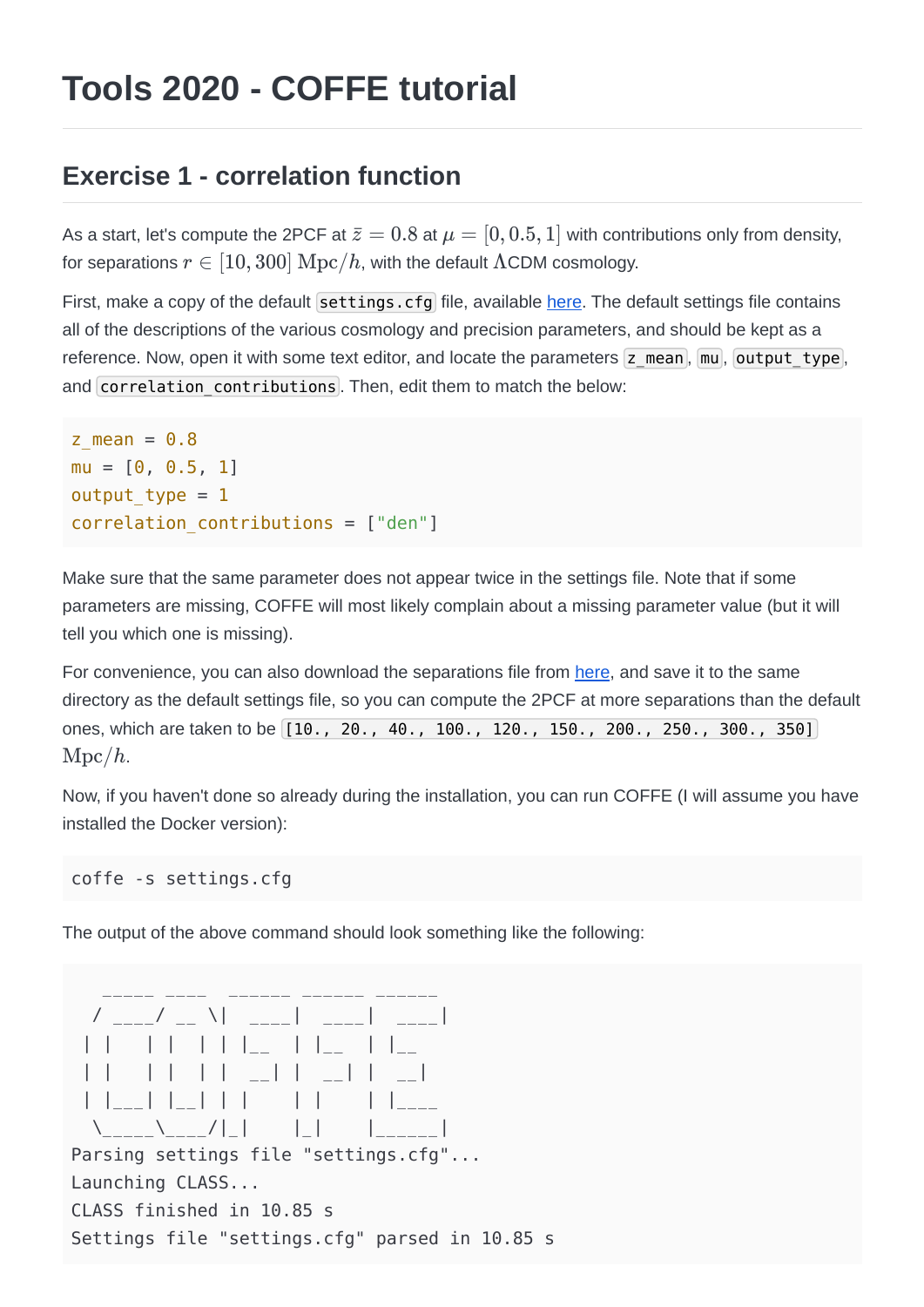Number of threads in use: 1 Initializing the background... Background initialized in 0.32 s Calculating integrals of Bessel functions... Integrals of Bessel functions calculated in 0.16 s Calculating multipoles... Multipoles calculated in 0.04 s Writing output to "results/2020-11-02-21-09-53 "... Output finished in 0.03 s Total program runtime is: 11.40 s

The following, or similar, may also show up in the above:

WARNING: maximum separation too high; cutting off list at the value 640.00 Mpc/h

This is caused by the variable deltaz overriding the maximum separation found in the separations file; this is done to more closely mimic what observers do, who perform redshift binning into bins of width  $\Delta z$  at some mean redshift  $\bar{z}.$ 

By default, COFFE reports where the output will be saved, as well as the timings of each of the modules. This can be toggled on/off by changing the setting verbose to either 1 or 0, respectively. Additionally, in order to try to not overwrite any existing files, the settings file contains the variable output prefix, which, if set to  $\sharp$ TIME, sets the prefix of the out files to a timestamp of the form YYYY-MM-DD-HH-mm-SS (with the trailing underscore).

There should also be following files in the  $r$ esults/ directory (with the timestamp prefix):

- $\bullet$  background.dat this file contains the background quantities in the columns, such as the scale factor  $a$ , the comoving Hubble parameter  $\mathcal H$ , and various others, with their respective units written in the header (first line, indicated by  $\ket{\#}$ )
- Corrfunc0.dat, corrfunc1.dat, corrfunc2.dat these are the outputs we requested, i.e. the 2PCF, for the values of  $\mu=[0,0.5,1]$ , respectively, i.e. the output file names for the 2PCF don't use the value of  $\mu$ , but just the index, starting from zero. If we requested the multipoles, say,  $\ell=1$  $[0, 2, 4]$ , however, the file names would be of the form  $\lceil \mathsf{multipoles0.dat \rceil, \lceil \mathsf{multipoles2.dat \rceil,}$ multipoles4.dat, respectively, i.e. the actual multipole is indicated in the file name. The header of the 2PCF output is something like the following:

```
# mu = 0.000000
# z mean = 1.000000# correlation contributions: den rsd 
# sep[Mpc/h] result
```
and the two columns that follow are the separations (in units of  ${\rm Mpc}/h$ ) and the 2PCF (dimensionless), for the above fixed values of  $\bar{z}$  and  $\mu$ , with contributions from the terms written after